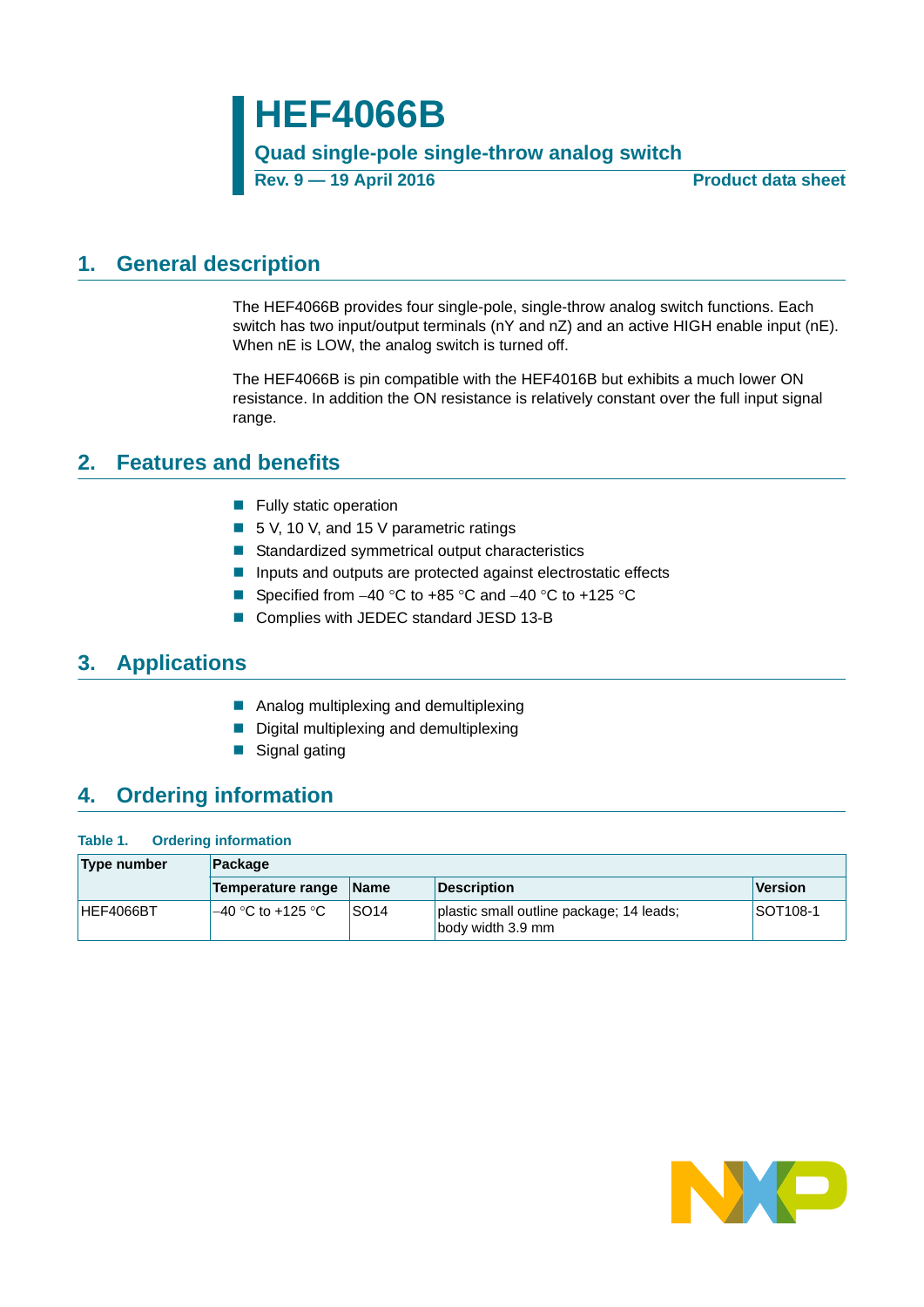**Quad single-pole single-throw analog switch**

# <span id="page-1-0"></span>**5. Functional diagram**



# <span id="page-1-1"></span>**6. Pinning information**

### **6.1 Pinning**

<span id="page-1-2"></span>

### **6.2 Pin description**

### <span id="page-1-3"></span>**Table 2. Pin description**

| Symbol           | Pin          | <b>Description</b>          |
|------------------|--------------|-----------------------------|
| 1Y, 2Y, 3Y, 4Y   | 1, 4, 8, 11  | independent input or output |
| 1Z, 2Z, 3Z, 4Z   | 2, 3, 9, 10  | independent input or output |
| 1E, 2E, 3E, 4E   | 13, 5, 6, 12 | enable input (active HIGH)  |
| 'Vss             |              | $\vert$ ground (0 V)        |
| 'V <sub>DD</sub> | 14           | supply voltage              |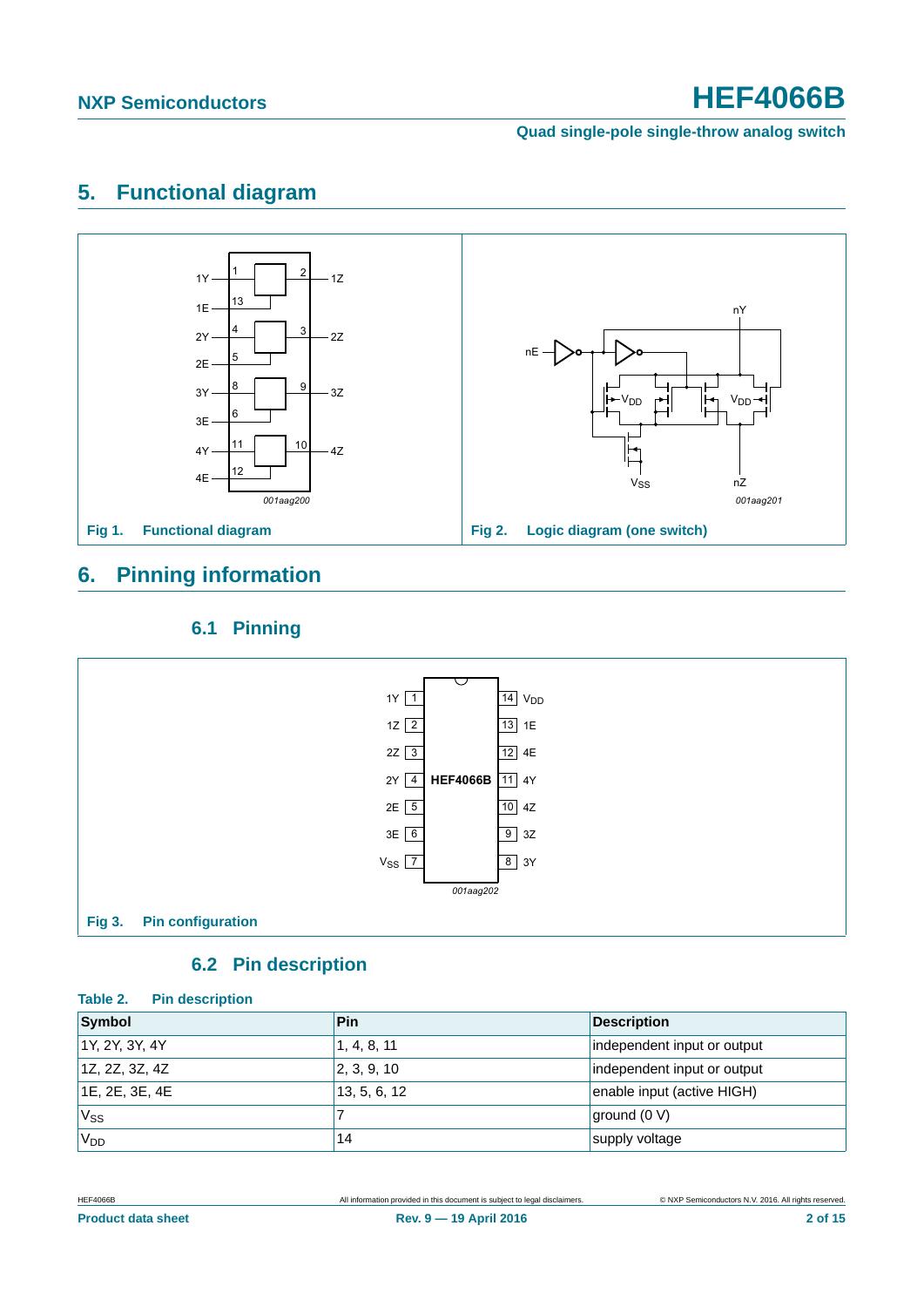# <span id="page-2-4"></span>**7. Functional description**

### Table 3. Function table<sup>[1]</sup>

| Input nE | Switch     |
|----------|------------|
| lн       | ON         |
| ⊢        | <b>OFF</b> |

<span id="page-2-0"></span> $H = HIGH$  voltage level;  $L = LOW$  voltage level.

### <span id="page-2-5"></span>**8. Limiting values**

#### <span id="page-2-3"></span>**Table 4. Limiting values**

*In accordance with the Absolute Maximum Rating System (IEC 60134). Voltages are referenced to V<sub>SS</sub> = 0 V (ground).* 

| Symbol                      | Parameter               | <b>Conditions</b>                          | Min    | <b>Max</b>     | Unit      |
|-----------------------------|-------------------------|--------------------------------------------|--------|----------------|-----------|
| V <sub>DD</sub>             | supply voltage          |                                            | $-0.5$ | $+18$          | V         |
| $I_{\mathsf{IK}}$           | input clamping current  | $V_1$ < -0.5 V or $V_1$ > $V_{DD}$ + 0.5 V | ٠      | ±10            | l mA      |
| $ V_1$                      | input voltage           |                                            | $-0.5$ | $V_{DD}$ + 0.5 | V         |
| $I_{VQ}$                    | input/output current    | $\boxed{1}$                                | ٠      | ±10            | l mA      |
| ${\sf T}_{\sf stg}$         | storage temperature     |                                            | $-65$  | $+150$         | ∣℃        |
| $\mathsf{T}_{\mathsf{amb}}$ | ambient temperature     |                                            | $-40$  | $+125$         | ∣℃        |
| $P_{\text{tot}}$            | total power dissipation | $T_{amb} = -40$ °C to +125 °C              |        |                |           |
|                             |                         | $[2]$<br>SO <sub>14</sub>                  | ٠      | 500            | mW        |
| $\overline{P}$              | power dissipation       | per switch                                 |        | 100            | <b>mW</b> |

<span id="page-2-1"></span>[1] To avoid drawing V<sub>DD</sub> current out of terminal nZ, when switch current flows into terminals nY, the voltage drop across the bidirectional switch must not exceed 0.4 V. If the switch current flows into terminal nZ, no  $V_{DD}$  current will flow out of terminals nY, in this case there is no limit for the voltage drop across the switch, but the voltages at nY and nZ may not exceed  $V_{DD}$  or  $V_{SS}$ .

<span id="page-2-2"></span>[2] For SO14 packages: above  $T_{amb} = 70$  °C,  $P_{tot}$  derates linearly with 8 mW/K.

# <span id="page-2-6"></span>**9. Recommended operating conditions**

#### **Table 5. Recommended operating conditions**

| <b>Symbol</b>       | <b>Parameter</b>               | <b>Conditions</b> | Min                      | <b>Typ</b>               | <b>Max</b>      | <b>Unit</b> |
|---------------------|--------------------------------|-------------------|--------------------------|--------------------------|-----------------|-------------|
| V <sub>DD</sub>     | supply voltage                 |                   | 3                        | $\overline{\phantom{a}}$ | 15              |             |
| $V_{I}$             | input voltage                  |                   | 0                        | $\overline{\phantom{a}}$ | V <sub>DD</sub> |             |
| l <sub>amb</sub>    | ambient temperature            | in free air       | $-40$                    | ۰                        | $+125$          | $^{\circ}C$ |
| $\Delta t/\Delta V$ | input transition rise and fall | $V_{DD} = 5 V$    | $\overline{a}$           | $\overline{\phantom{0}}$ | 3.75            | $\mu$ s/V   |
|                     | rate                           | $V_{DD}$ = 10 V   | $\overline{\phantom{a}}$ | ۰                        | 0.5             | $\mu$ s/V   |
|                     |                                | $V_{DD} = 15 V$   | $\blacksquare$           | $\overline{\phantom{a}}$ | 0.08            | $\mu$ s/V   |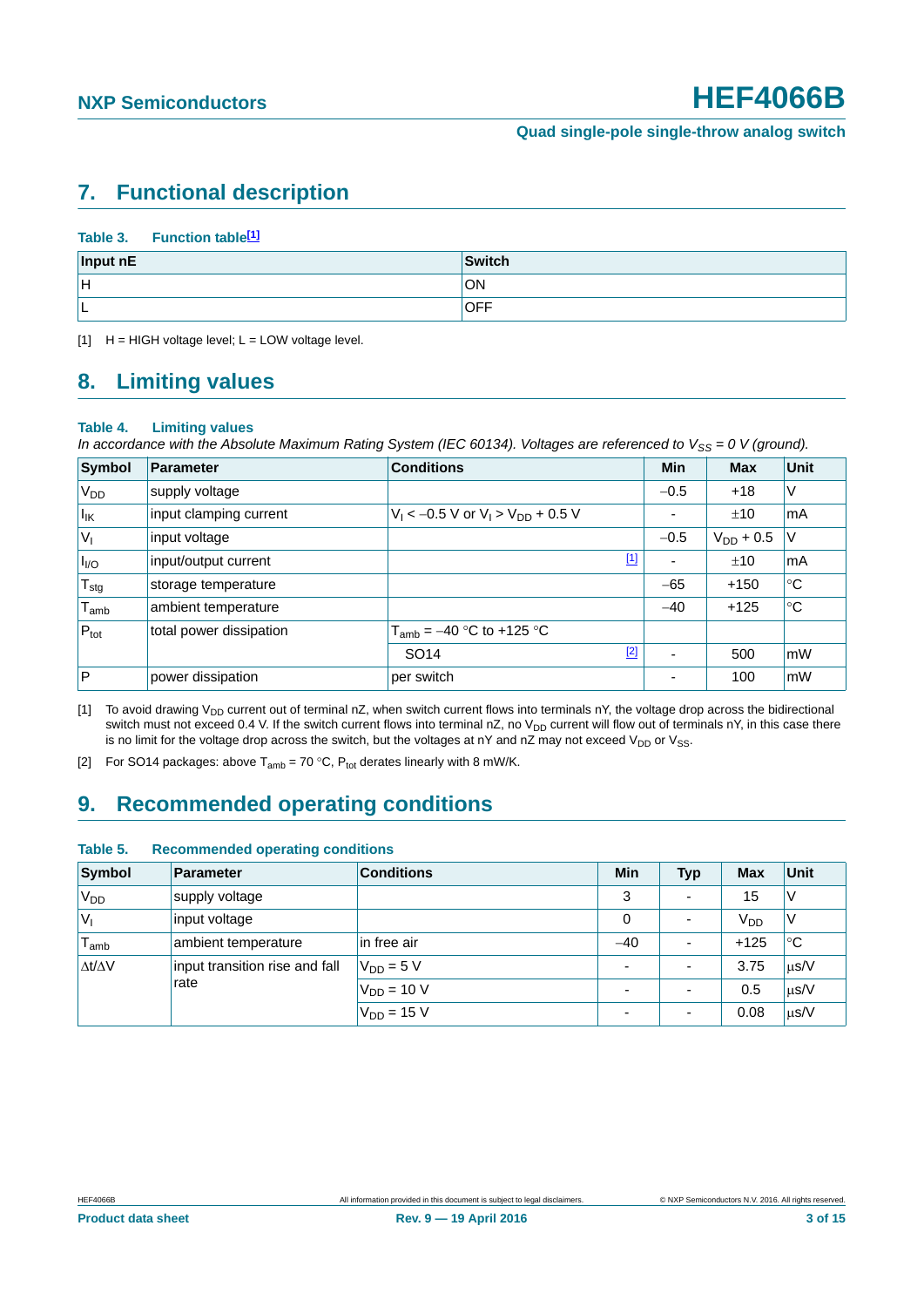### **Quad single-pole single-throw analog switch**

# <span id="page-3-1"></span>**10. Static characteristics**

### **Table 6. Static characteristics**

 $V_{SS} = 0$  V;  $V_I = V_{SS}$  or  $V_{DD}$  unless otherwise specified.

| Symbol          | <b>Parameter</b>                | <b>Conditions</b>            | <b>V<sub>DD</sub></b> | $T_{amb} = -40 °C$       |                          | $T_{amb}$ = 25 °C        |                          | $T_{amb}$ = 85 °C        |            | $T_{amb}$ = 125 °C Unit  |                          |        |
|-----------------|---------------------------------|------------------------------|-----------------------|--------------------------|--------------------------|--------------------------|--------------------------|--------------------------|------------|--------------------------|--------------------------|--------|
|                 |                                 |                              |                       | <b>Min</b>               | <b>Max</b>               | <b>Min</b>               | <b>Max</b>               | Min                      | <b>Max</b> | <b>Min</b>               | <b>Max</b>               |        |
| V <sub>IH</sub> | <b>HIGH-level</b>               | $ I_O $ < 1 $\mu$ A          | 5 V                   | 3.5                      |                          | 3.5                      | ٠                        | 3.5                      |            | 3.5                      | ٠                        | $\vee$ |
|                 | input voltage                   |                              | 10 V                  | 7.0                      | $\overline{\phantom{a}}$ | 7.0                      | ٠                        | 7.0                      | ٠          | 7.0                      | $\blacksquare$           | V      |
|                 |                                 |                              | 15 V                  | 11.0                     | ٠                        | 11.0                     | $\overline{\phantom{0}}$ | 11.0                     |            | 11.0                     | $\blacksquare$           | V      |
| $V_{IL}$        | LOW-level                       | $ I_{\text{O}} $ < 1 µA      | 5V                    | $\overline{\phantom{0}}$ | 1.5                      | ٠                        | 1.5                      | ۰                        | 1.5        | $\overline{\phantom{a}}$ | 1.5                      | V      |
|                 | input voltage                   |                              | 10V                   | $\overline{\phantom{0}}$ | 3.0                      | ٠                        | 3.0                      | -                        | 3.0        | ٠                        | 3.0                      | V      |
|                 |                                 |                              | 15 V                  | ٠                        | 4.0                      | ٠                        | 4.0                      | $\overline{\phantom{a}}$ | 4.0        | ٠                        | 4.0                      | V      |
| h               | input leakage<br>current        |                              | 15 V                  | ٠                        | ±0.1                     | $\blacksquare$           | ±0.1                     | ٠                        | ±1.0       | $\blacksquare$           | ±1.0                     | μA     |
| $I_{S(OFF)}$    | OFF-state<br>leakage<br>current | per channel;<br>see Figure 4 | 15 V                  |                          |                          |                          | 200                      |                          |            |                          | $\overline{\phantom{0}}$ | nA     |
| $I_{DD}$        | supply current                  | all valid input              | 5 V                   | $\overline{\phantom{0}}$ | 1.0                      | ٠                        | 1.0                      |                          | 7.5        | $\overline{\phantom{a}}$ | 7.5                      | μA     |
|                 |                                 | combinations                 | 10 V                  | $\overline{\phantom{0}}$ | 2.0                      | $\overline{\phantom{0}}$ | 2.0                      | -                        | 15.0       | -                        | 15.0                     | μA     |
|                 |                                 |                              | 15 V                  | $\overline{a}$           | 4.0                      | ٠                        | 4.0                      | $\overline{\phantom{a}}$ | 30.0       | $\overline{\phantom{a}}$ | 30.0                     | μA     |
| C <sub>1</sub>  | input<br>capacitance            | nE input                     |                       | ٠                        |                          |                          | 7.5                      | ٠                        |            |                          | $\blacksquare$           | pF     |

## **10.1 Test circuit**

<span id="page-3-2"></span><span id="page-3-0"></span>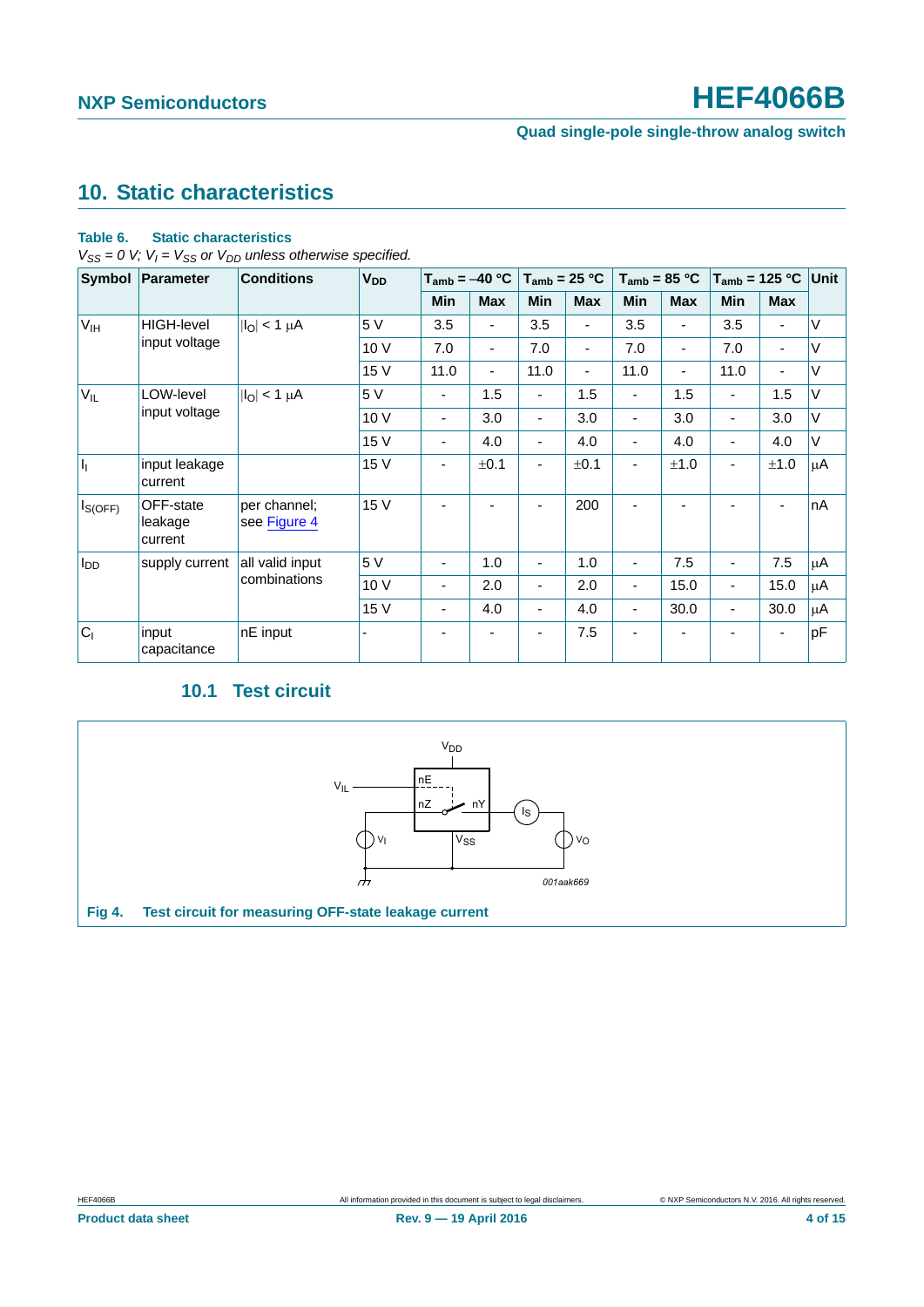**Quad single-pole single-throw analog switch**

### **10.2 ON resistance**

#### <span id="page-4-2"></span>**Table 7. ON resistance**

 $T_{amb} = 25 \text{ °C}$ ;  $I_{SW} = 200 \mu\text{A}$ ;  $V_{SS} = 0 \text{ V}$ .

| <b>Symbol</b>   | <b>Parameter</b>       | <b>Conditions</b>                          | <b>V<sub>DD</sub></b> | <b>Typ</b> | <b>Max</b> | Unit     |
|-----------------|------------------------|--------------------------------------------|-----------------------|------------|------------|----------|
| $ R_{ON(peak)}$ | ON resistance (peak)   | $V_1 = 0$ V to $V_{DD}$ ; see Figure 5 and | 5 V                   | 350        | 2500       | $\Omega$ |
|                 |                        | <b>Figure 6</b>                            | 10 V                  | 80         | 245        | $\Omega$ |
|                 |                        |                                            | 15 V                  | 60         | 175        | $\Omega$ |
| $R_{ON(rail)}$  | ON resistance (rail)   | $V_1 = 0$ V; see Figure 5 and Figure 6     | 5 V                   | 115        | 340        | $\Omega$ |
|                 |                        | $V_1 = V_{DD}$ ; see Figure 5 and Figure 6 | 10V                   | 50         | 160        | $\Omega$ |
|                 |                        |                                            | 15 V                  | 40         | 115        | $\Omega$ |
|                 |                        |                                            | 5 V                   | 120        | 365        | $\Omega$ |
|                 |                        |                                            | 10V                   | 65         | 200        | $\Omega$ |
|                 |                        |                                            | 15 V                  | 50         | 155        | $\Omega$ |
| $\Delta R_{ON}$ | ON resistance mismatch | $V_1 = 0$ V to $V_{DD}$ ; see Figure 5     | 5 V                   | 25         |            | $\Omega$ |
|                 | between channels       |                                            | 10V                   | 10         |            | $\Omega$ |
|                 |                        |                                            | 15 V                  | 5          |            | $\Omega$ |

### <span id="page-4-1"></span>**10.2.1 ON resistance waveform and test circuit**

<span id="page-4-3"></span><span id="page-4-0"></span>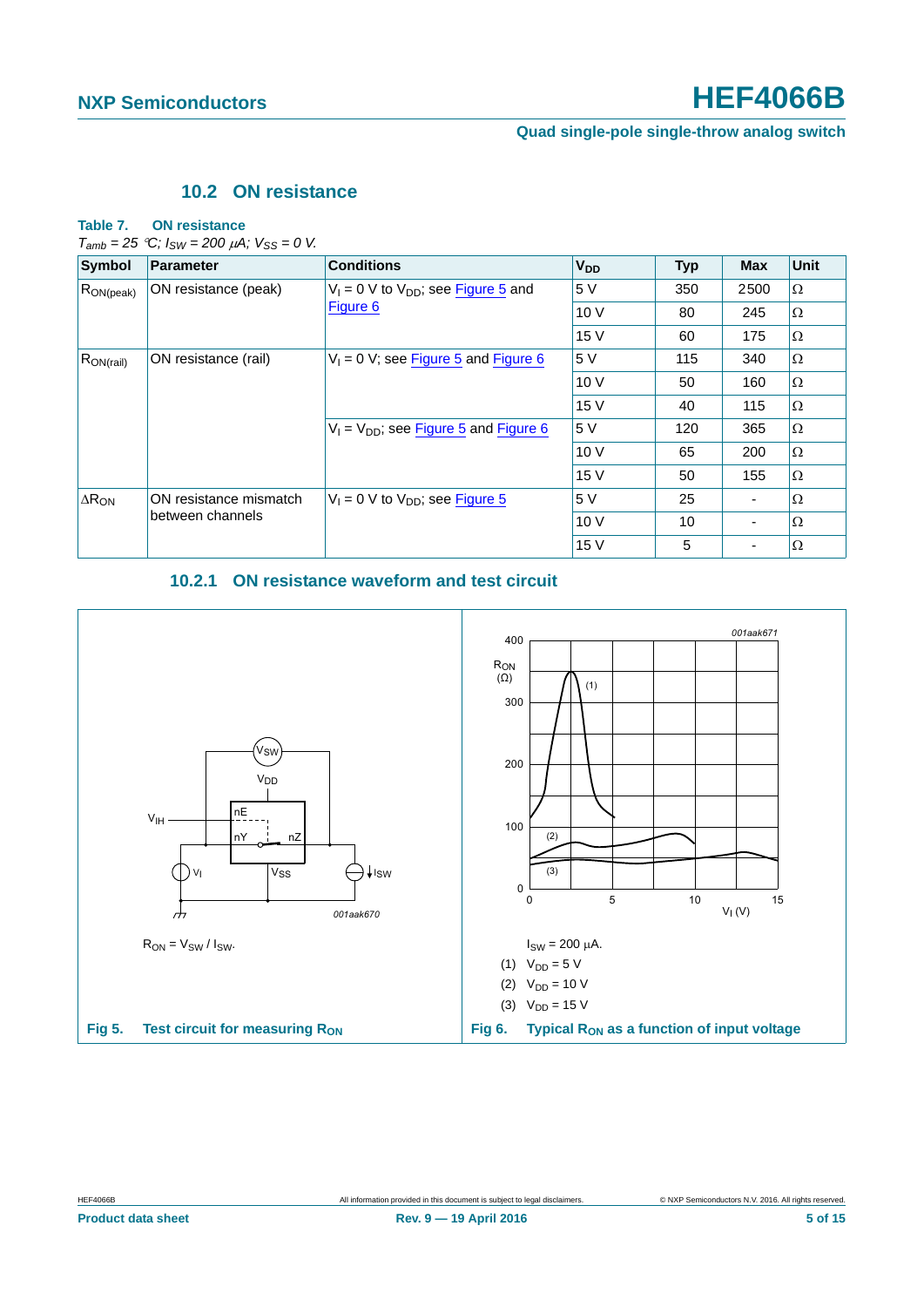# <span id="page-5-0"></span>**11. Dynamic characteristics**

### **Table 8. Dynamic characteristics**

 $T_{amb} = 25 \degree C$ ;  $V_{SS} = 0$  V; for test circuit see *Figure 9*.

| <b>Symbol</b>    | <b>Parameter</b>              | <b>Conditions</b>              | <b>V<sub>DD</sub></b> | <b>Typ</b> | Max                                       | <b>Unit</b> |
|------------------|-------------------------------|--------------------------------|-----------------------|------------|-------------------------------------------|-------------|
| t <sub>PHL</sub> | HIGH to LOW propagation delay | nY, nZ to nZ, nY; see Figure 7 | 5 V                   | 10         | 20                                        | ns          |
|                  |                               |                                | 10 V                  | 5          | 10                                        | ns          |
|                  |                               |                                | 15 V                  | 5          | 10                                        | ns          |
|                  |                               | nY, nZ to nZ, nY; see Figure 7 | 5 V                   | 10         | 20                                        | ns          |
|                  |                               |                                | 10 V                  | 5          | 10                                        | ns          |
|                  |                               |                                | 15 V                  | 5          | 10                                        | ns          |
| t <sub>PHZ</sub> | <b>HIGH to OFF-state</b>      | nE to nY, nZ; see Figure 8     | 5 V                   | 80         | 160                                       | ns          |
|                  | propagation delay             |                                | 10 V                  | 65         | 130                                       | ns          |
|                  |                               |                                | 15 V                  | 60         | 120                                       | ns          |
| t <sub>PZH</sub> | OFF-state to HIGH             | nE to nY, nZ; see Figure 8     | 5 V                   | 40         | 80                                        | ns          |
|                  | propagation delay             |                                | 10 V                  | 20         | 40                                        | ns          |
|                  |                               |                                | 15 V                  | 15         | 30<br>160<br>140<br>140<br>90<br>40<br>30 | ns          |
| t <sub>PLZ</sub> | LOW to OFF-state              | nE to nY, nZ; see Figure 8     | 5 V                   | 80         |                                           | ns          |
|                  | propagation delay             |                                | 10 V                  | 70         |                                           | ns          |
|                  |                               |                                | 15 V                  | 70         |                                           | ns          |
| t <sub>PZL</sub> | OFF-state to LOW              | nE to nY, nZ; see Figure 8     | 5 V                   | 45         |                                           | ns          |
|                  | propagation delay             |                                | 10 V                  | 20         |                                           | ns          |
|                  |                               |                                | 15 V                  | 15         |                                           | ns          |

### Table 9. Dynamic power dissipation P<sub>D</sub>

*P<sub>D</sub>* can be calculated from the formulas shown;  $V_{SS} = 0$  V;  $t_r = t_f \le 20$  ns;  $T_{amb} = 25$  °C.

| Symbol | Parameter     | V <sub>DD</sub> | Typical formula for $P_D(\mu W)$                                  | where:                                         |
|--------|---------------|-----------------|-------------------------------------------------------------------|------------------------------------------------|
| $P_D$  | dynamic power | 5 V             | $P_D = 2500 \times f_i + \Sigma(f_0 \times C_1) \times V_{DD}^2$  | $f_i$ = input frequency in MHz;                |
|        | dissipation   | 10V             | $P_D = 11500 \times f_i + \Sigma(f_0 \times C_1) \times V_{DD}^2$ | $fo$ = output frequency in MHz;                |
|        |               | 15V             | $P_D = 29000 \times f_i + \Sigma(f_0 \times C_1) \times V_{DD}^2$ | $C_L$ = output load capacitance in pF;         |
|        |               |                 |                                                                   | $V_{DD}$ = supply voltage in V;                |
|        |               |                 |                                                                   | $\Sigma(C_L \times f_0)$ = sum of the outputs. |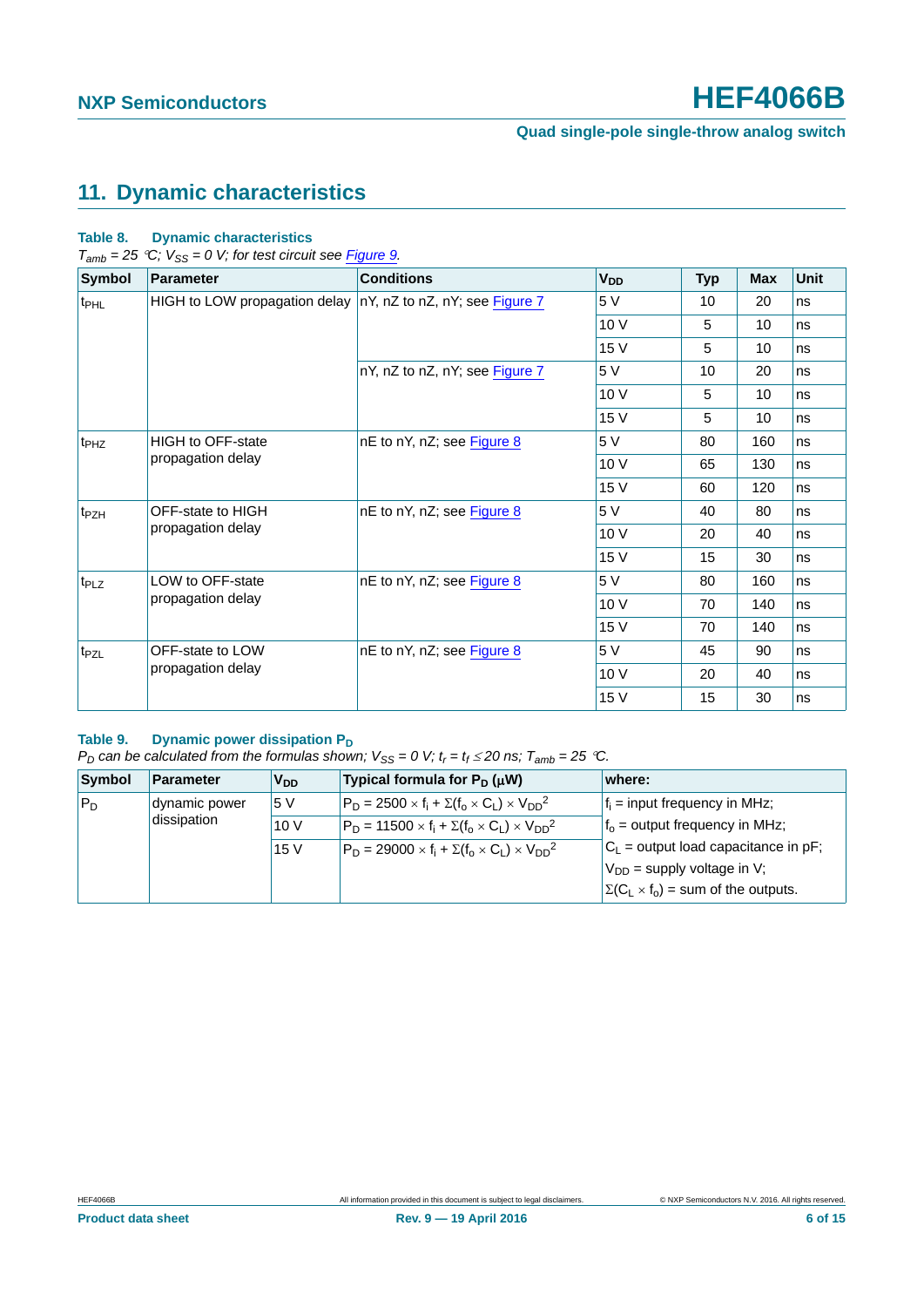### **Quad single-pole single-throw analog switch**

# **11.1 Waveforms and test circuit**

<span id="page-6-3"></span>

<span id="page-6-0"></span>

#### <span id="page-6-2"></span><span id="page-6-1"></span>**Table 10. Measurement points**

| <b>Supply voltage</b> | Input              | Output             |
|-----------------------|--------------------|--------------------|
| V <sub>DD</sub>       | $V_{M}$            | V <sub>M</sub>     |
| $15$ V to 15 V        | 0.5V <sub>DD</sub> | 0.5V <sub>DD</sub> |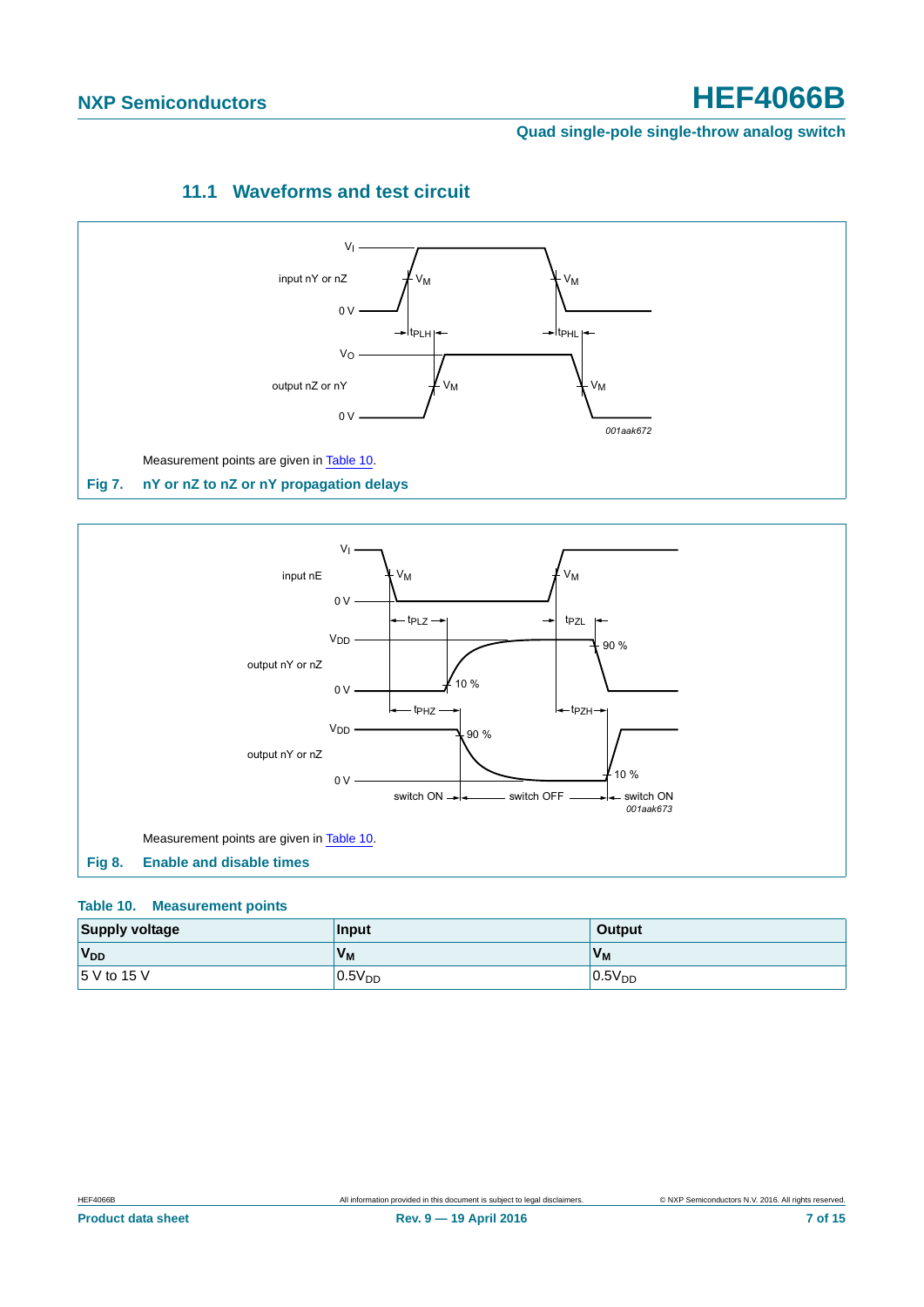### **Quad single-pole single-throw analog switch**



### <span id="page-7-1"></span><span id="page-7-0"></span>**Table 11. Test data**

| <b>Supply voltage</b> | Input           |                                 | Load  |               | <b>S1 position</b>                  |                              |                                     |
|-----------------------|-----------------|---------------------------------|-------|---------------|-------------------------------------|------------------------------|-------------------------------------|
| V <sub>DD</sub>       |                 | t <sub>r</sub> , t <sub>f</sub> | `UL   | $R_L$         | t <sub>PHL</sub> , t <sub>PLH</sub> | $ t_{\sf PZH}, t_{\sf PHZ} $ | t <sub>PZL</sub> , t <sub>PLZ</sub> |
| 5 V to 15 V           | 0 V or $V_{DD}$ | $\leq$ 20 ns                    | 50 pF | 10 k $\Omega$ | 'Vss                                | V <sub>SS</sub>              | <b>V<sub>DD</sub></b>               |

### **11.2 Additional dynamic parameters**

#### <span id="page-7-2"></span>**Table 12. Additional dynamic characteristics**

 $V_{SS} = 0$  *V;*  $T_{amb} = 25$  *°C.* 

| Symbol          | <b>Parameter</b>          | <b>Conditions</b>                                                                                           | <b>V<sub>DD</sub></b> | Typ  | <b>Max</b> | Unit          |
|-----------------|---------------------------|-------------------------------------------------------------------------------------------------------------|-----------------------|------|------------|---------------|
| <b>THD</b>      | total harmonic distortion | see Figure 10; R <sub>L</sub> = 10 kΩ; C <sub>L</sub> = 15 pF; 5 V                                          |                       | 0.25 |            | $\frac{1}{6}$ |
|                 |                           | channel ON; $V_1 = 0.5V_{DD}$ (p-p);<br>$f_i = 1$ kHz                                                       | [ <u>1]</u><br>10V    | 0.04 |            | $\frac{1}{6}$ |
|                 |                           |                                                                                                             | $\boxed{1}$<br>15V    | 0.04 |            | $\frac{1}{6}$ |
| $V_{\text{ct}}$ | crosstalk voltage         | nE input to switch; see Figure 11;<br>$R_L$ = 10 kΩ; C <sub>L</sub> = 15 pF;<br>$nE = V_{DD}$ (square-wave) | 10 $V$                | 50   |            | mV            |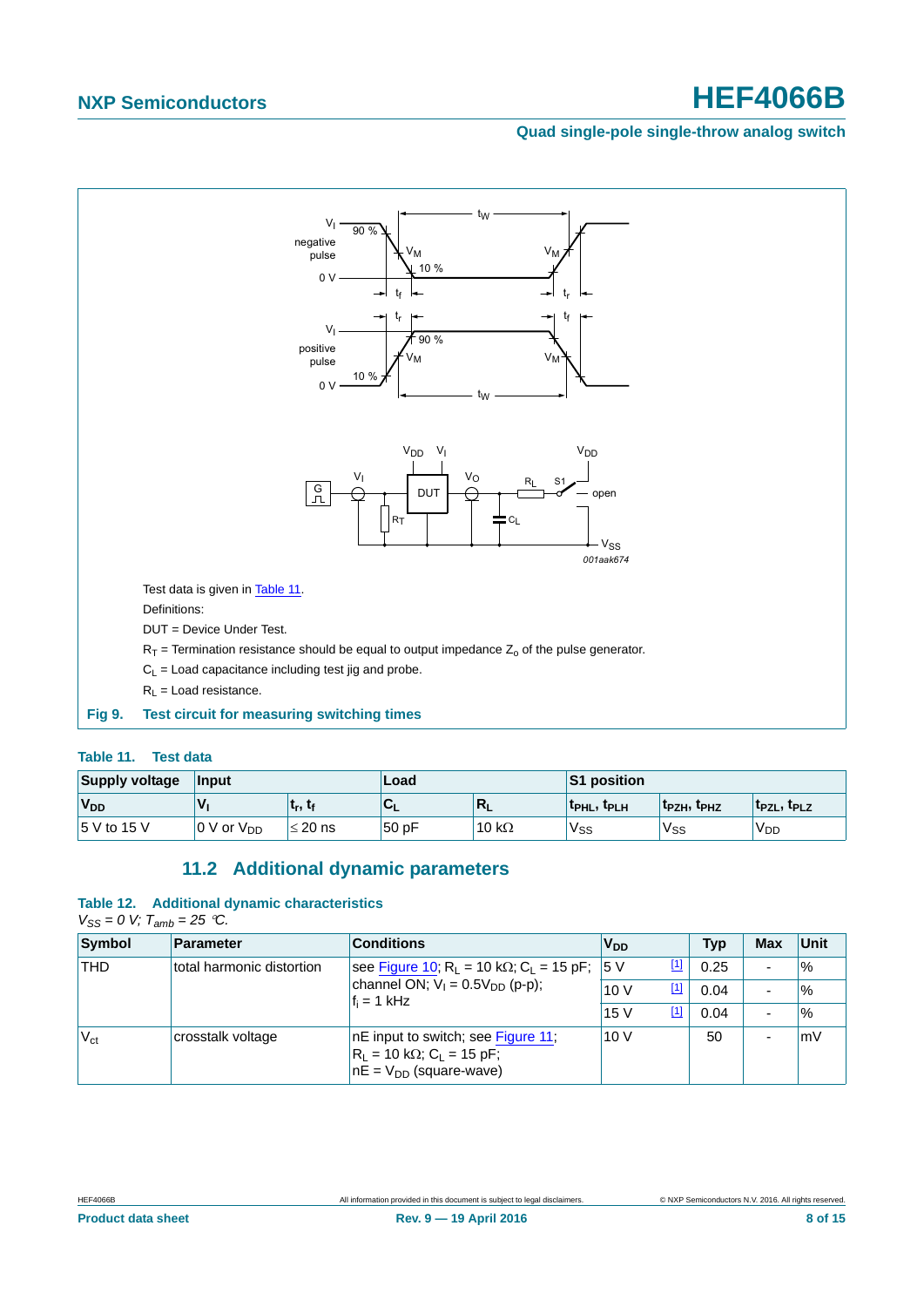### **Quad single-pole single-throw analog switch**

### **Table 12. Additional dynamic characteristics** *…continued*

|  | $V_{SS} = 0$ V; $T_{amb} = 25$ °C. |  |
|--|------------------------------------|--|
|  |                                    |  |

| Symbol             | <b>Parameter</b>         | <b>Conditions</b>                                                                                    | <b>V<sub>DD</sub></b> |     | Typ   | Max | Unit       |
|--------------------|--------------------------|------------------------------------------------------------------------------------------------------|-----------------------|-----|-------|-----|------------|
| Xtalk              | crosstalk                | between switches; see Figure 12;<br>$f_i = 1$ MHz; $R_L = 1$ k $\Omega$ ;<br>$V_1 = 0.5V_{DD}$ (p-p) | 10V                   | [1] | $-50$ | -   | dB         |
| $\alpha_{\rm iso}$ | isolation (OFF-state)    | see Figure 13; $f_i = 1$ MHz; $R_l = 1$ k $\Omega$ ;<br>$C_1 = 5$ pF; $V_1 = 0.5V_{DD}$ (p-p)        | 10V                   | [1] | $-50$ |     | dB         |
| $t_{(-3dB)}$       | -3 dB frequency response | see Figure 14; $R_L = 1$ k $\Omega$ ; $C_L = 5$ pF;<br>$V_1 = 0.5V_{DD}$ (p-p)                       | 10V                   | [1] | 90    |     | <b>MHz</b> |

<span id="page-8-3"></span><span id="page-8-1"></span>[1]  $f_i$  is biased at 0.5 $V_{DD}$ .

### **11.2.1 Test circuits**



<span id="page-8-0"></span>

<span id="page-8-2"></span>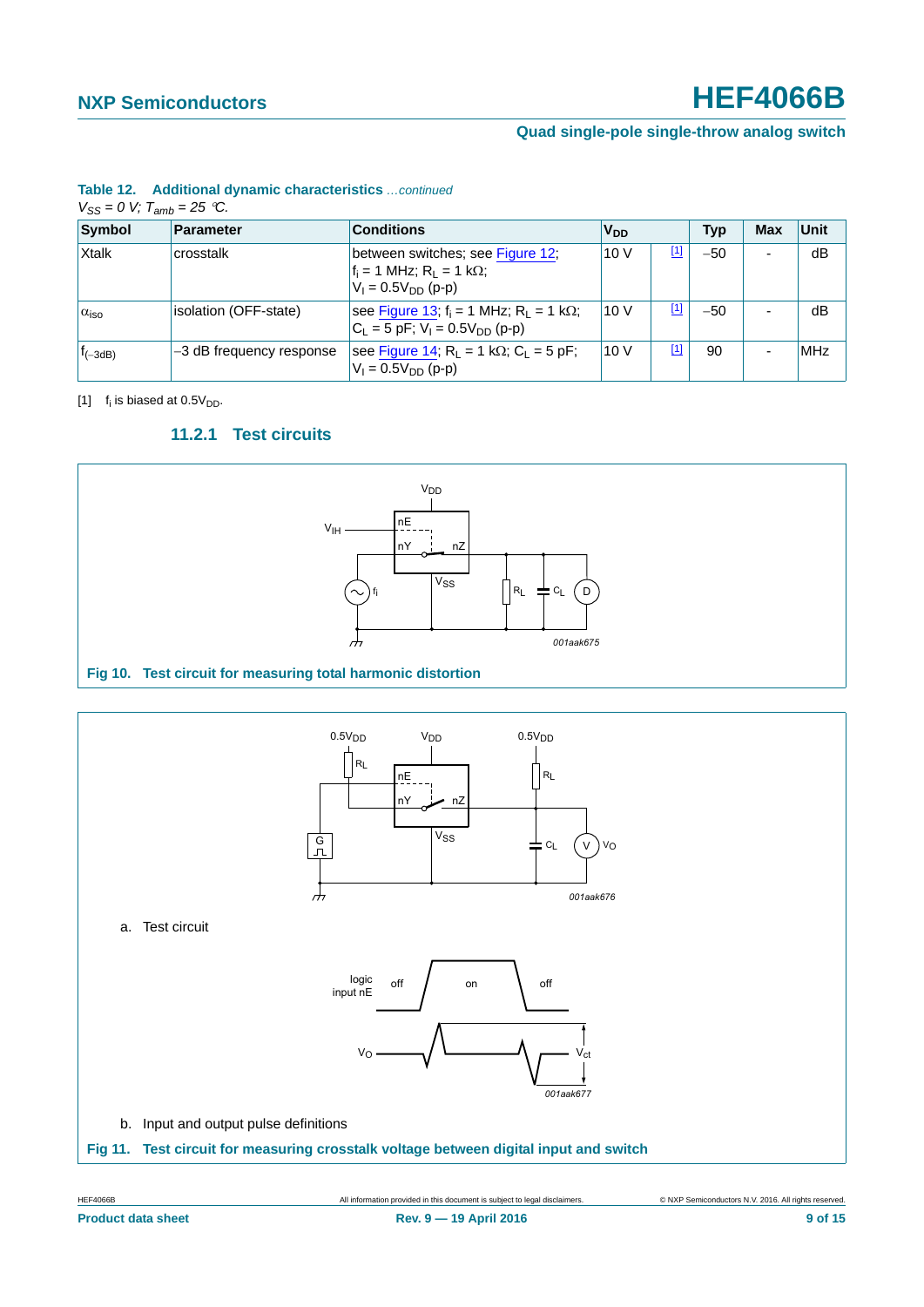### **Quad single-pole single-throw analog switch**



<span id="page-9-2"></span><span id="page-9-1"></span><span id="page-9-0"></span>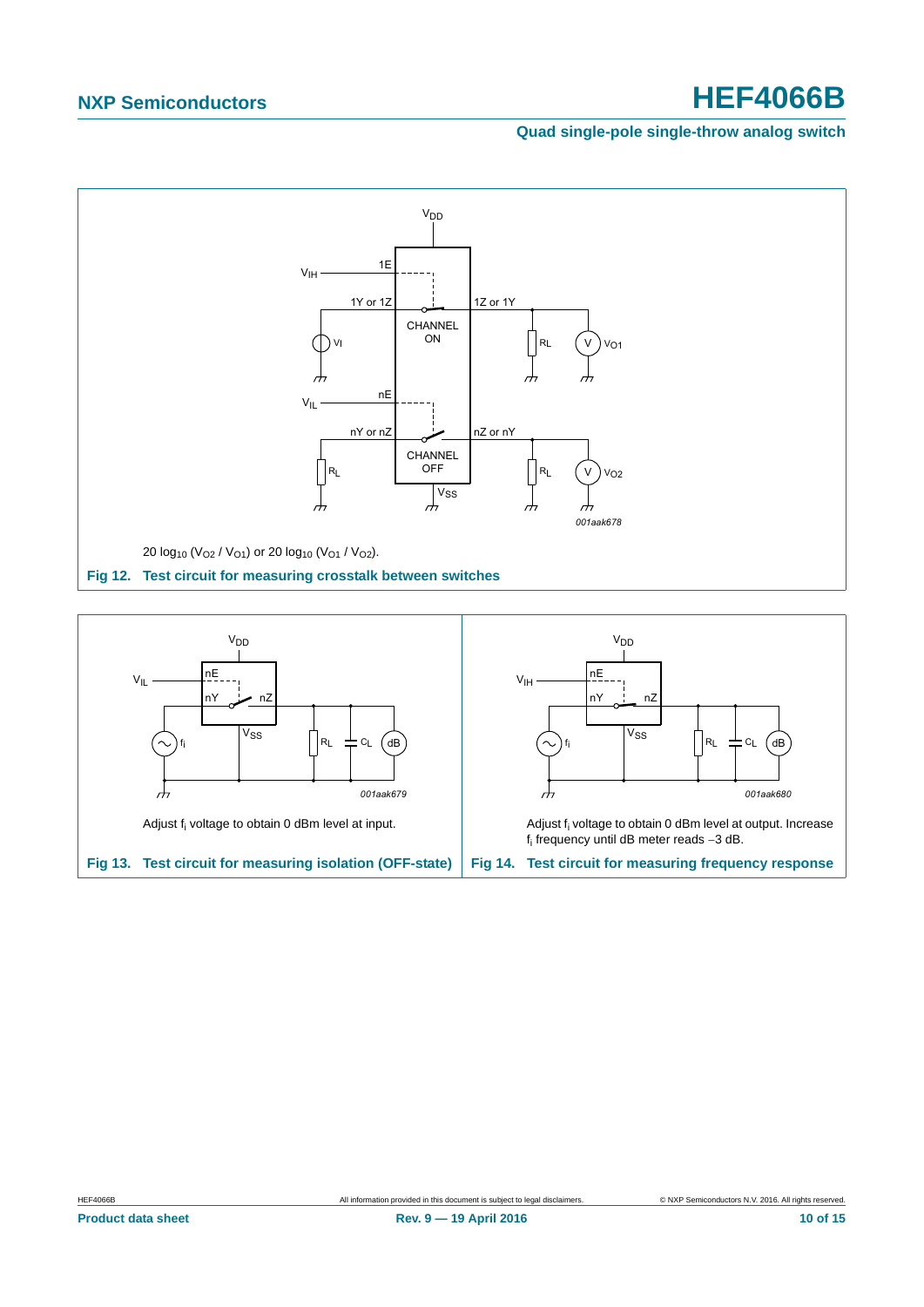**Quad single-pole single-throw analog switch**

# <span id="page-10-0"></span>**12. Package outline**



### **Fig 15. Package outline SOT108-1 (SO14)**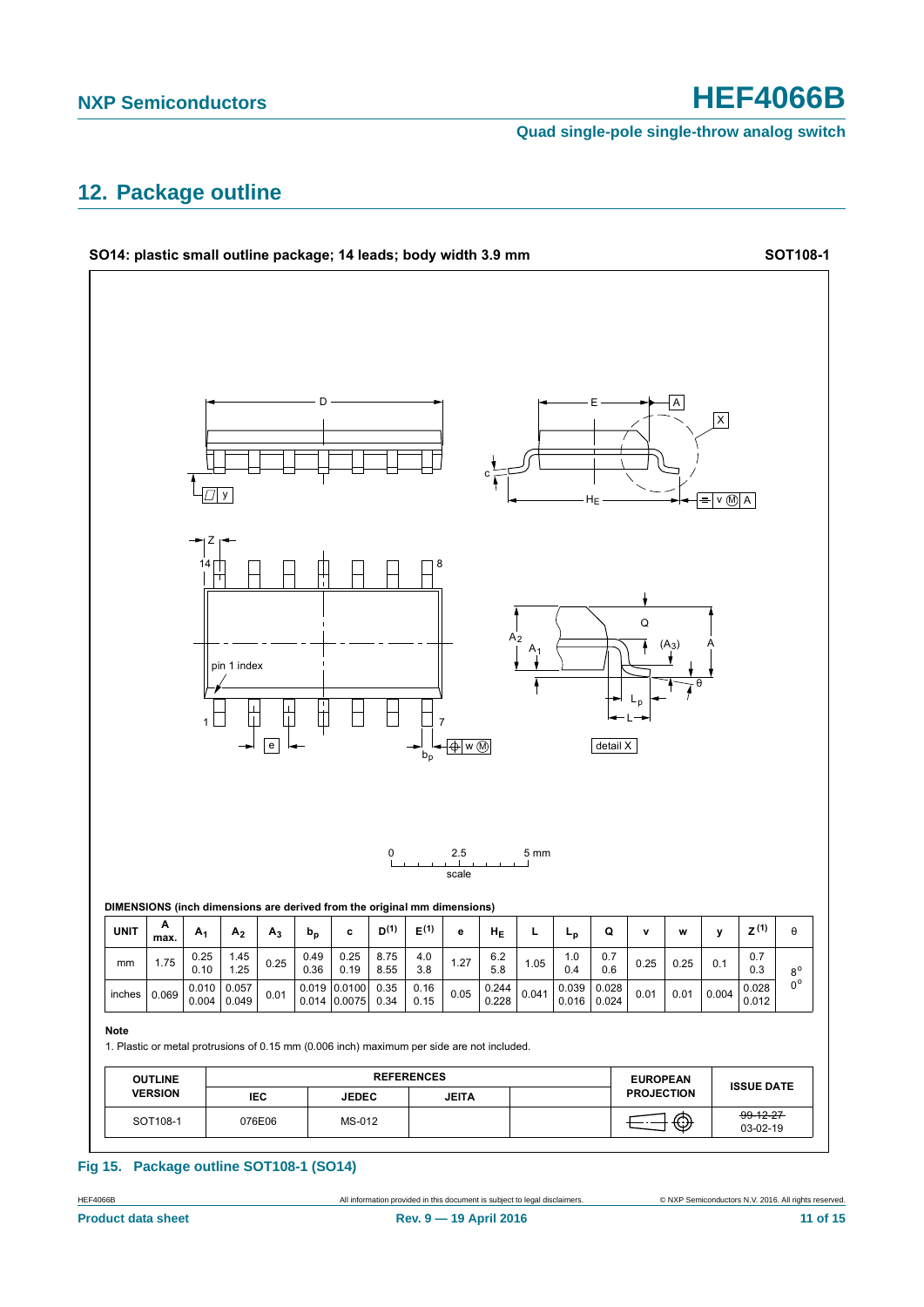# <span id="page-11-0"></span>**13. Abbreviations**

|                | Table 13. Abbreviations |  |  |
|----------------|-------------------------|--|--|
| <b>Acronym</b> | <b>Description</b>      |  |  |
| <b>DUT</b>     | Device Under Test       |  |  |

# <span id="page-11-1"></span>**14. Revision history**

### **Table 14. Revision history**

| Document ID             | Release date                                                    | Data sheet status                                                             | <b>Change notice</b> | <b>Supersedes</b>       |  |
|-------------------------|-----------------------------------------------------------------|-------------------------------------------------------------------------------|----------------------|-------------------------|--|
| HEF4066B v.10           | 20160419                                                        | Product data sheet                                                            |                      | HEF4066B v.9            |  |
| Modifications:          | Table 4: Condition for total power dissipation changed (errata) |                                                                               |                      |                         |  |
|                         | Table 4: Maximum ambient temperature changed (errata)           |                                                                               |                      |                         |  |
| HEF4066B v.9            | 20151216                                                        | Product data sheet                                                            |                      | HEF4066B v.8            |  |
| Modifications:          | • Type number HEF4066BP (SOT27-1) removed.                      |                                                                               |                      |                         |  |
| HEF4066B v.8            | 20140911                                                        | Product data sheet                                                            |                      | HEF4066B v.7            |  |
| Modifications:          | Figure 11: Test circuit modified                                |                                                                               |                      |                         |  |
| HEF4066B v.7            | 20111116                                                        | Product data sheet                                                            |                      | HEF4066B v.6            |  |
| Modifications:          | Legal pages updated.                                            |                                                                               |                      |                         |  |
|                         |                                                                 | Changes in "General description", "Features and benefits" and "Applications". |                      |                         |  |
| HEF4066B v.6            | 20100325                                                        | Product data sheet                                                            |                      | HEF4066B v.5            |  |
| HEF4066B v.5            | 20100225                                                        | Product data sheet                                                            |                      | HEF4066B v.4            |  |
| HEF4066B v.4            | 20091013                                                        | Product data sheet                                                            |                      | <b>HEF4066B CNV v.3</b> |  |
| <b>HEF4066B CNV v.3</b> | 19950101                                                        | Product specification                                                         |                      | HEF4066B_CNV v.2        |  |
| <b>HEF4066B CNV v.2</b> | 19950101                                                        | Product specification                                                         |                      |                         |  |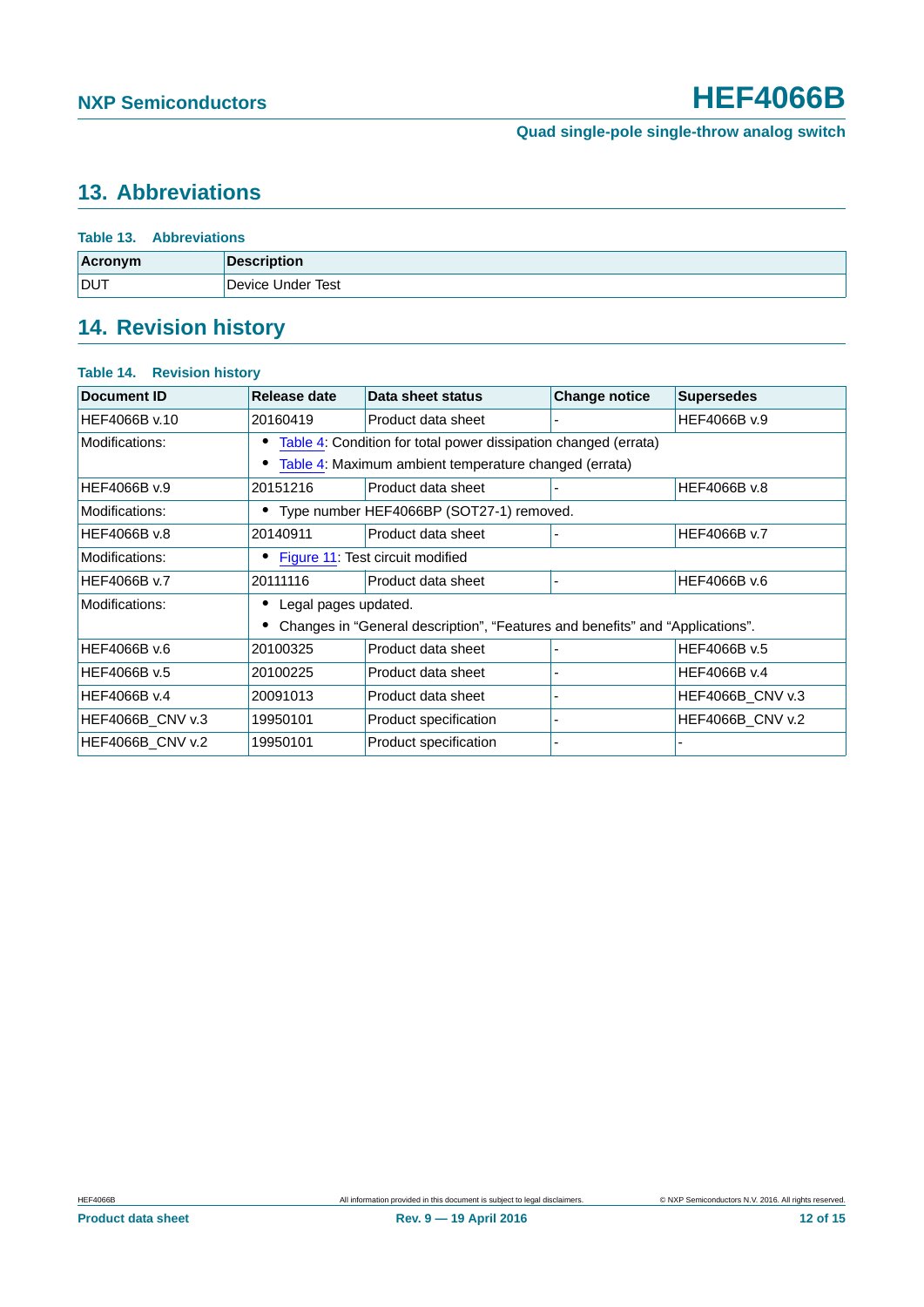# <span id="page-12-3"></span>**15. Legal information**

### <span id="page-12-4"></span>**15.1 Data sheet status**

| Document status[1][2]          | <b>Product status</b> <sup>[3]</sup> | <b>Definition</b>                                                                     |
|--------------------------------|--------------------------------------|---------------------------------------------------------------------------------------|
| Objective [short] data sheet   | Development                          | This document contains data from the objective specification for product development. |
| Preliminary [short] data sheet | Qualification                        | This document contains data from the preliminary specification.                       |
| Product [short] data sheet     | Production                           | This document contains the product specification.                                     |

<span id="page-12-0"></span>[1] Please consult the most recently issued document before initiating or completing a design.

<span id="page-12-1"></span>[2] The term 'short data sheet' is explained in section "Definitions".

<span id="page-12-2"></span>[3] The product status of device(s) described in this document may have changed since this document was published and may differ in case of multiple devices. The latest product status<br>information is available on the Intern

### <span id="page-12-5"></span>**15.2 Definitions**

**Draft —** The document is a draft version only. The content is still under internal review and subject to formal approval, which may result in modifications or additions. NXP Semiconductors does not give any representations or warranties as to the accuracy or completeness of information included herein and shall have no liability for the consequences of use of such information.

**Short data sheet —** A short data sheet is an extract from a full data sheet with the same product type number(s) and title. A short data sheet is intended for quick reference only and should not be relied upon to contain detailed and full information. For detailed and full information see the relevant full data sheet, which is available on request via the local NXP Semiconductors sales office. In case of any inconsistency or conflict with the short data sheet, the full data sheet shall prevail.

**Product specification —** The information and data provided in a Product data sheet shall define the specification of the product as agreed between NXP Semiconductors and its customer, unless NXP Semiconductors and customer have explicitly agreed otherwise in writing. In no event however, shall an agreement be valid in which the NXP Semiconductors product is deemed to offer functions and qualities beyond those described in the Product data sheet.

### <span id="page-12-6"></span>**15.3 Disclaimers**

**Limited warranty and liability —** Information in this document is believed to be accurate and reliable. However, NXP Semiconductors does not give any representations or warranties, expressed or implied, as to the accuracy or completeness of such information and shall have no liability for the consequences of use of such information. NXP Semiconductors takes no responsibility for the content in this document if provided by an information source outside of NXP Semiconductors.

In no event shall NXP Semiconductors be liable for any indirect, incidental, punitive, special or consequential damages (including - without limitation - lost profits, lost savings, business interruption, costs related to the removal or replacement of any products or rework charges) whether or not such damages are based on tort (including negligence), warranty, breach of contract or any other legal theory.

Notwithstanding any damages that customer might incur for any reason whatsoever, NXP Semiconductors' aggregate and cumulative liability towards customer for the products described herein shall be limited in accordance with the *Terms and conditions of commercial sale* of NXP Semiconductors.

**Right to make changes —** NXP Semiconductors reserves the right to make changes to information published in this document, including without limitation specifications and product descriptions, at any time and without notice. This document supersedes and replaces all information supplied prior to the publication hereof.

**Suitability for use —** NXP Semiconductors products are not designed, authorized or warranted to be suitable for use in life support, life-critical or safety-critical systems or equipment, nor in applications where failure or malfunction of an NXP Semiconductors product can reasonably be expected to result in personal injury, death or severe property or environmental damage. NXP Semiconductors and its suppliers accept no liability for inclusion and/or use of NXP Semiconductors products in such equipment or applications and therefore such inclusion and/or use is at the customer's own risk.

**Applications —** Applications that are described herein for any of these products are for illustrative purposes only. NXP Semiconductors makes no representation or warranty that such applications will be suitable for the specified use without further testing or modification.

Customers are responsible for the design and operation of their applications and products using NXP Semiconductors products, and NXP Semiconductors accepts no liability for any assistance with applications or customer product design. It is customer's sole responsibility to determine whether the NXP Semiconductors product is suitable and fit for the customer's applications and products planned, as well as for the planned application and use of customer's third party customer(s). Customers should provide appropriate design and operating safeguards to minimize the risks associated with their applications and products.

NXP Semiconductors does not accept any liability related to any default. damage, costs or problem which is based on any weakness or default in the customer's applications or products, or the application or use by customer's third party customer(s). Customer is responsible for doing all necessary testing for the customer's applications and products using NXP Semiconductors products in order to avoid a default of the applications and the products or of the application or use by customer's third party customer(s). NXP does not accept any liability in this respect.

**Limiting values —** Stress above one or more limiting values (as defined in the Absolute Maximum Ratings System of IEC 60134) will cause permanent damage to the device. Limiting values are stress ratings only and (proper) operation of the device at these or any other conditions above those given in the Recommended operating conditions section (if present) or the Characteristics sections of this document is not warranted. Constant or repeated exposure to limiting values will permanently and irreversibly affect the quality and reliability of the device.

**Terms and conditions of commercial sale —** NXP Semiconductors products are sold subject to the general terms and conditions of commercial sale, as published at<http://www.nxp.com/profile/terms>, unless otherwise agreed in a valid written individual agreement. In case an individual agreement is concluded only the terms and conditions of the respective agreement shall apply. NXP Semiconductors hereby expressly objects to applying the customer's general terms and conditions with regard to the purchase of NXP Semiconductors products by customer.

**No offer to sell or license —** Nothing in this document may be interpreted or construed as an offer to sell products that is open for acceptance or the grant, conveyance or implication of any license under any copyrights, patents or other industrial or intellectual property rights.

HEF4066B All information provided in this document is subject to legal disclaimers. © NXP Semiconductors N.V. 2016. All rights reserved.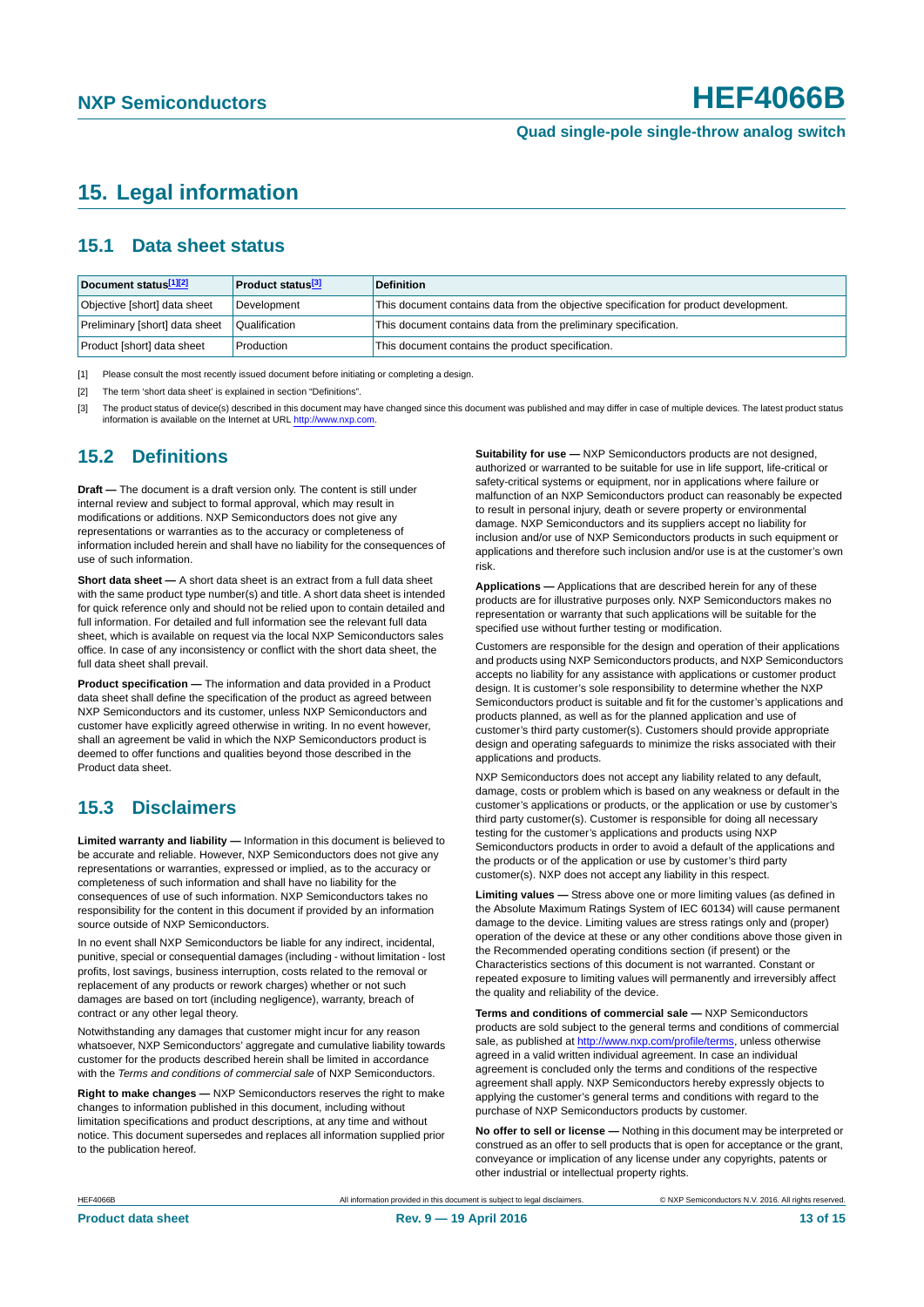### **Quad single-pole single-throw analog switch**

**Export control —** This document as well as the item(s) described herein may be subject to export control regulations. Export might require a prior authorization from competent authorities.

**Non-automotive qualified products —** Unless this data sheet expressly states that this specific NXP Semiconductors product is automotive qualified, the product is not suitable for automotive use. It is neither qualified nor tested in accordance with automotive testing or application requirements. NXP Semiconductors accepts no liability for inclusion and/or use of non-automotive qualified products in automotive equipment or applications.

In the event that customer uses the product for design-in and use in automotive applications to automotive specifications and standards, customer (a) shall use the product without NXP Semiconductors' warranty of the product for such automotive applications, use and specifications, and (b) whenever customer uses the product for automotive applications beyond

NXP Semiconductors' specifications such use shall be solely at customer's own risk, and (c) customer fully indemnifies NXP Semiconductors for any liability, damages or failed product claims resulting from customer design and use of the product for automotive applications beyond NXP Semiconductors' standard warranty and NXP Semiconductors' product specifications.

**Translations —** A non-English (translated) version of a document is for reference only. The English version shall prevail in case of any discrepancy between the translated and English versions.

### <span id="page-13-0"></span>**15.4 Trademarks**

Notice: All referenced brands, product names, service names and trademarks are the property of their respective owners.

## <span id="page-13-1"></span>**16. Contact information**

For more information, please visit: **http://www.nxp.com**

For sales office addresses, please send an email to: **salesaddresses@nxp.com**

**Product data sheet** 14 of 15